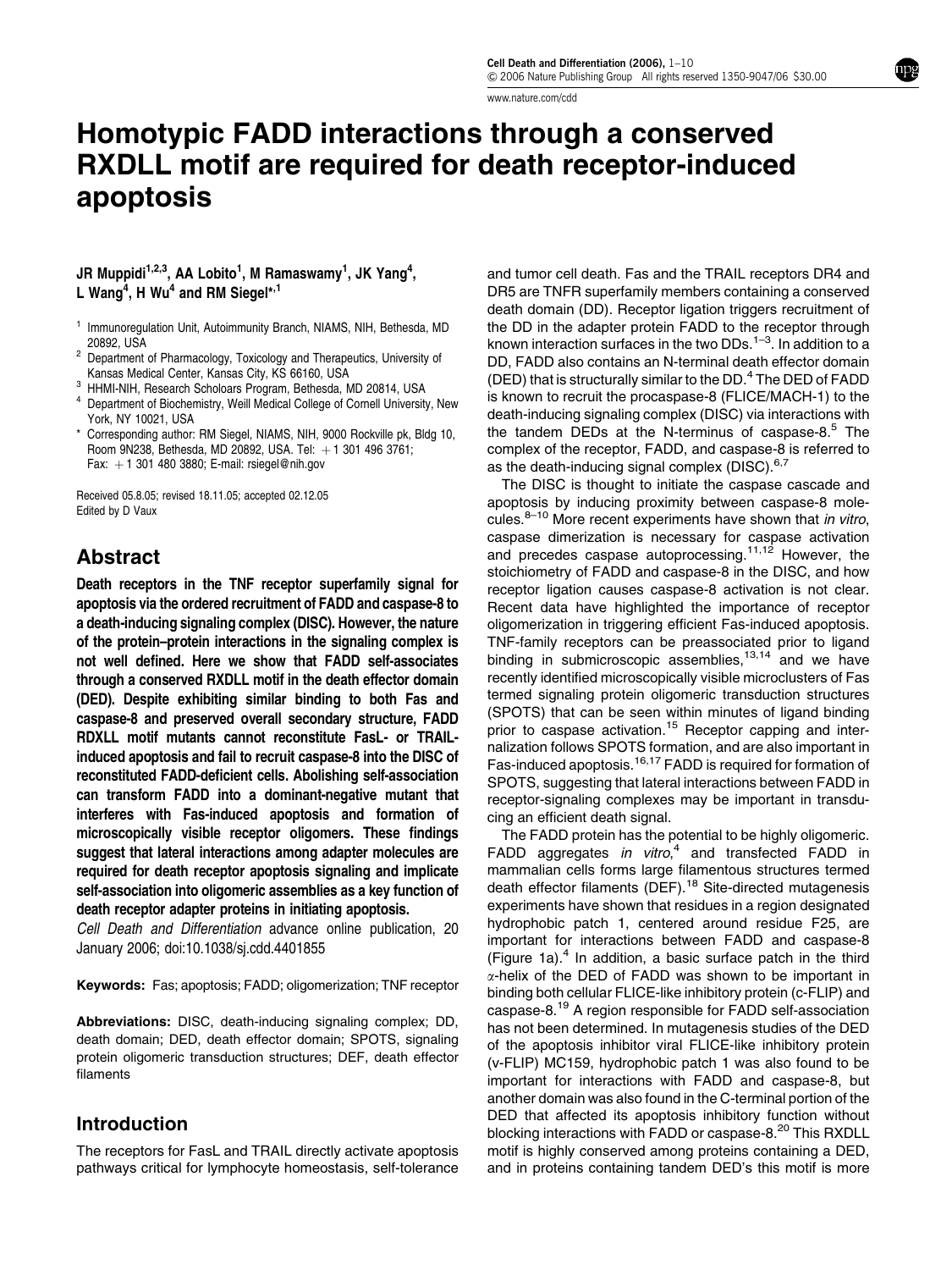**a**

2



Figure 1 FADD self-association is mediated by its death effector domain (DED). (a) NMR structure of the DED of FADD. RXDLL motif (red), HP1 (green) and HP2 (yellow) are shown. (b) sequence alignment of death effector domains showing conserved residues predicted to be involved in hydrophobic patch 1 (green), hydrophobic patch 2 (yellow), and the RXDLL motif (red). The asterisks (\*) above the FADD sequence indicate FADD mutants that disrupted FADD selfassociation; 8: mutants disrupting FADD association with caspase-8; 0: mutants with no discernable phenotype. (c) Electrostatic potential (EP) surface of RXDLL motif of FADD. Red indicates a positive charge and blue, negative charge. (d) 293T cells were transfected with constructs encoding full-length wild-type FADD, FADD 1–79 (FADD DED) or FADD 80–209 (FADD DD) fused to either the cyan fluorescent protein (CFP) or the yellow fluorescent protein (YFP) or CFP alone. Cells were analyzed by FACS for CFP, YFP and fluorescence resonance energy transfer (FRET) between CFP and YFP. Cells were gated as indicated on the basis of CFP and YFP expression and the amount of FRET in gated cells is shown in the histogram to the right. The percentage of FRET-positive cells is shown in each histogram. Data are representative of at least three independent experiments

conserved in the first DED (Figure 1b). The NMR structure of the DED of  $FADD<sup>4</sup>$  shows that the R72, H73, and D74 in this motif are exposed on the surface, with L75 and L76 directly underneath (Figure 1c).

Here we show that FADD self-association is critical for its adapter protein function in death receptor apoptosis signaling. We find that FADD self-association occurs via the DED, that the FADD–FADD interface is not equivalent to the FADDcaspase-8 interface and that FADD self-association mediated by the RXDLL motif is required for death receptor-mediated apoptotic signaling and caspase-8 recruitment to the DISC.

## **Results**

#### FADD self-associates through the DED

We first investigated whether self-assocation of FADD occurs and which domain of FADD may be responsible for selfassociation. Fluorescence resonance energy transfer (FRET) allows protein–protein interactions to be measured in living cells. The use of flow cytometry to measure FRET between cyan- and yellow fluorescent proteins (CFP and YFP) has allowed rapid quantitation of protein–protein interactions in living cells in a number of settings.<sup>13,14,21–23</sup> When constructs containing full-length FADD fused to (CFP) and (YFP), were cotransfected, there was a high level of FRET among cells coexpressing both fusion proteins when compared to cells transfected with unfused CFP and FADD-YFP. FRET was completely abrogated when the DED was removed from one or both of the constructs (Figure 1d). Additionally, full-length FADD and FADD DED, but not the FADD DD, co-immunoprecipitated with full-length FADD (data not shown). These data show that FADD self-associates in living cells and that self-association is mediated by the DED.

#### A conserved short peptide motif in the DED mediates FADD self-association

The NMR structure of the DED of FADD contains two surface hydrophobic patches.<sup>4</sup> Hydrophobic patch 1 (HP1, Figure 1a, green) mediates binding to caspase-8 and consists of the residues F25, L28, L26, L66, L70. A less conserved hydrophobic patch (HP2, Figure 1a, yellow), facing opposite HP1, consists of the residues M1, P3, L5, V6, L43, L50, P57 and F82. Single and multiple alanine mutations in HP2 amino acids did not disrupt FADD self-association or function in Fas signaling (data not shown). These data suggest that FADD self-association is not mediated by HP2 and that HP2 does not participate directly in Fas apoptosis signaling.

In addition, the DED of FADD contains the sequence RHDLL from positions 72 to 76 in the 6th alpha helix of the DED that is homologous to an RXDLL motif conserved between many DED-containing proteins (Figure 1a–c, red). In studies of this motif in the DED containing antiapoptotic viral FLIP, MC159, it was found that the double mutants of the RHDLL to AHALL or RHDAA but not point mutations in the motif were sufficient to reduce antiapoptotic activity.<sup>20</sup> Therefore, using site-directed mutagenesis, we altered the RXDLL motif by mutating the leucines at positions 75 and 76 to alanines (RHDAA) or, alternatively, the arginine at position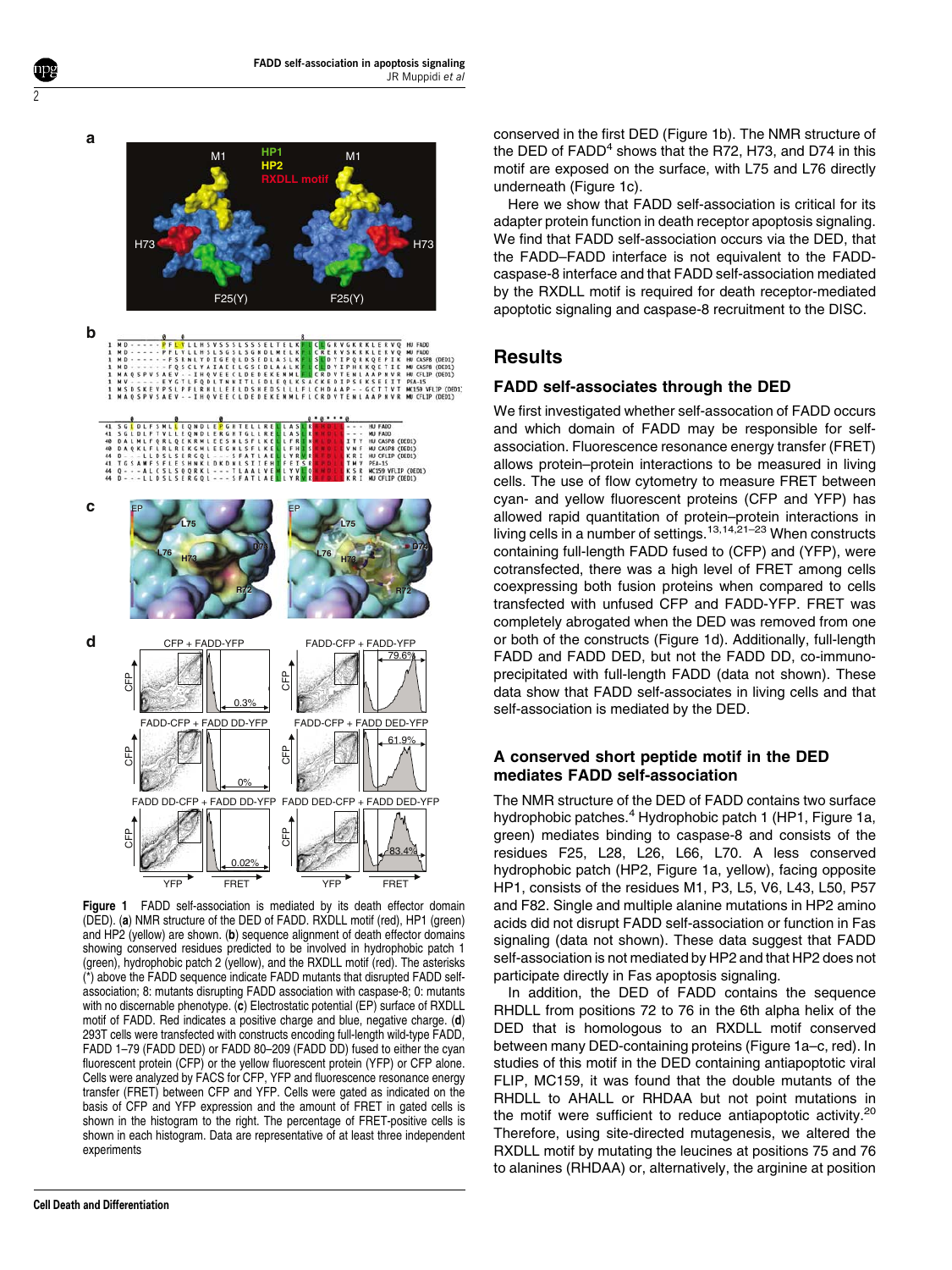72 and the aspartic acid at position 74 to alanines (AHALL). 293T or FADD-deficient Jurkat cells (I2.1) were cotransfected with full-length wild-type (WT), RHDAA or AHALL mutant FADD constructs fused to YFP or CFP and FRET between the two molecules was analyzed by FACS. The percentage of FRET-positive cells was substantially diminished in cells transfected with RXDLL-mutant FADD in both 293T and I2.1 FADD-deficient cells (Figure 2a and b). There was no rescue of the diminished FRET when AHALL-CFP and RHDAA-YFP or AHALL-YFP and RHDAA-CFP were cotransfected (data not shown), indicating that the two mutations in the RXDLL motif cannot complement each other.

In addition to the loss of FRET shown between the RXDLL mutants, co-immunoprecipitation of these mutants with WT FADD was impaired (Figure 2c). These FADD mutants were also unable to form DEF when overexpressed in COS-7 cells (Figure 2d), showing diffuse cytoplasmic staining with occasional cytoplasmic aggregates. These data show that FADD self-association is dependent on the RXDLL motif of the DED.

The failure of these FADD mutants to oligomerize in cells could be due to a generalized unfolding of the protein. If that was the case, other DED-mediated interactions, such as binding to caspase-8, may be impaired by mutations in the RXDLL motif. We therefore assessed the ability of the RXDLL mutants to interact with caspase-8. WT FADD-YFP or RXDLL mutants were cotransfected with a catalytically inactive caspase-8 CFP in 293T cells. As expected, FRET was seen between WT FADD and caspase-8. This interaction was

dependent on the DED of FADD, as the FADD DD alone failed to interact with caspase-8 (Figure 3a). Unlike the nearly complete abolition of FADD–FADD interactions, the level of FRET was maintained between caspase-8 and the AHALL FADD mutant, and was consistently increased with the RHDAA mutant (Figure 3a). Co-immunoprecipitation experiments confirmed these results, with both WT and RXDLL mutant FADD interacting with HA-tagged caspase-8 GFP in 293T cells (Figure 3b). To confirm that the FADD DED harboring RXDLL motif mutations still folded normally into the alpha-helical DD structure, we compared the circular dichroism (CD) spectra of purified monomeric FADD DED with WT FADD, AHALL, AHDLL (R72A), and RHDAA RXDLL motif sequences. The CD spectra of all of these RXDLL motif mutants completely overlapped with that of the wild-type protein, suggesting that the global folding of the FADD DED was not perturbed by the RXDLL motif mutations. This is consistent with the retained ability of these mutants to bind to caspase-8 and suggests that the RXDLL motif is likely functioning to mediate FADD–FADD interactions, and is not required for proper folding of the FADD DED.

3

#### FADD self-association is critical for death receptor-mediated apoptosis

To test whether FADD self-association is functionally important for apoptosis signaling induced by FasL and TRAIL, we used the FADD-deficient Jurkat T-cell line, I2.1, which is



Figure 2 FADD self-association is mediated by the RXDLL motif. (a and b) 293T cells (a) or FADD-deficient Jurkat I2.1 cells (b) were transfected with constructs encoding wild-type FADD or the RXDLL mutants of FADD (RHDAA and AHALL) fused to either CFP or YFP or CFP alone. FRET was analyzed as described above. (c) 293T cells were transfected with constructs encoding HA-FADD and WT or RXDLL mutant FADD fused to GFP. Cells were lysed and immunoprecipitated with anti-HA beads. Lysates and immunoprecipates were run on a gel and immunoblotted for both HA and GFP. (d) Cos7 cells were transfected with constructs encoding WT or RXDLL mutant FADD fused to GFP and imaged by confocal microscopy. All data are representative of at least three independent experiments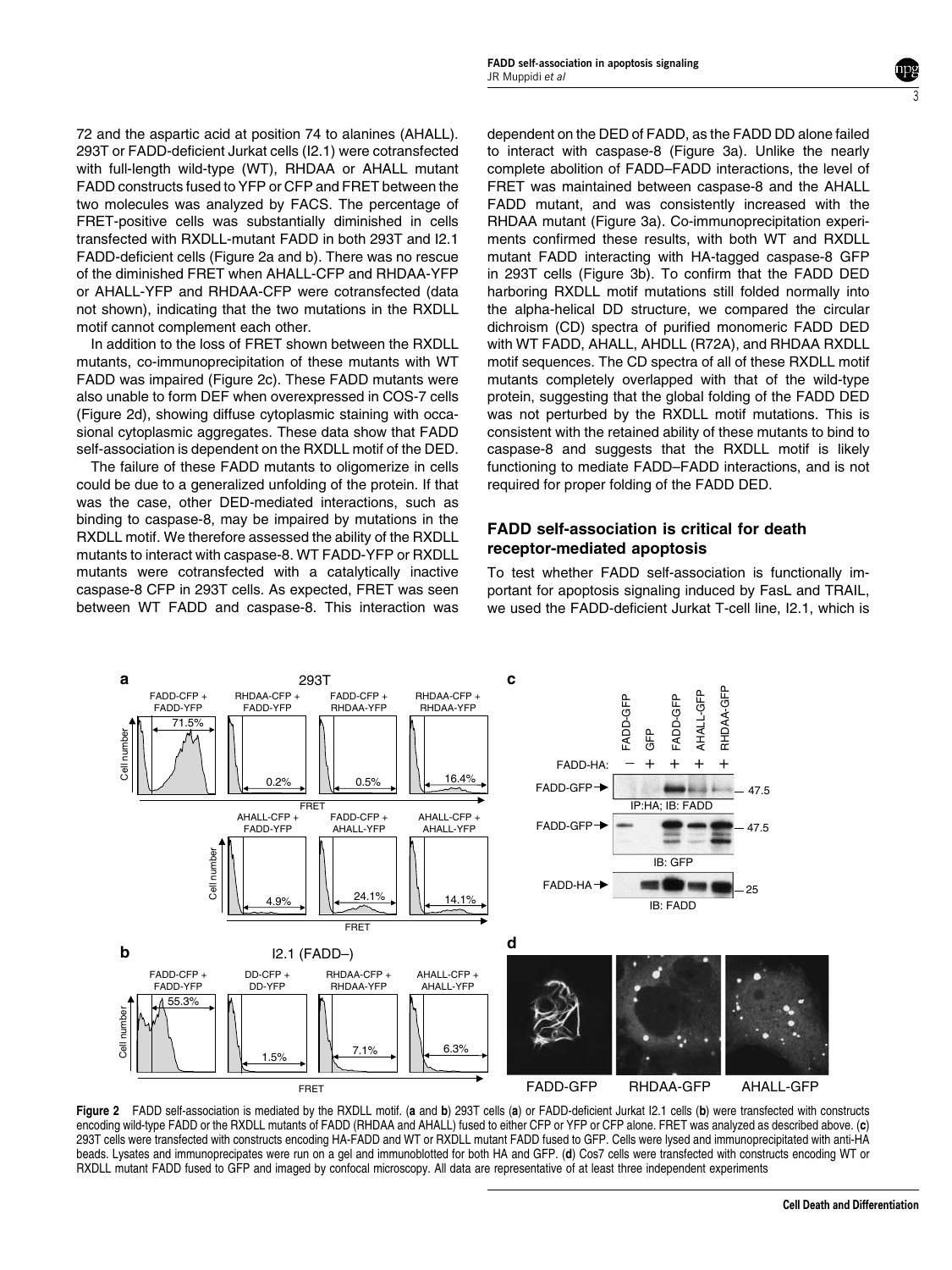

Figure 3 Caspase-8 binding and overall protein folding are preserved in FADD RXDLL motif mutants. (a) 293T cells were transfected with constructs encoding caspase-8 CFP and WT, RXDLL mutant, DD or DED FADD fused to YFP or YFP alone and FRET was analyzed as described above. (b) 293T cells were transfected with HA-caspase-8 GFP and WT, RXDLL mutant or DD FADD fused to GFP. Cells were lysed and immunoprecipitated with anti-HA beads. Lysates and immunoprecipitates were subjected to SDS-PAGE and immunoblotted for GFP. All data are representative of at least three independent experiments. (c) CD spectra of FADD F25Y and the indicated RXDLL motif mutants. The average wavelength dependence of molar ellipticity from five scans is shown, using a 5-s integration time at 1.0-nm wavelength increments

completely insensitive to apoptosis induced by these death receptor ligands.<sup>24</sup> We transiently transfected FADDdeficient cells with WT, RXDLL mutant or DD only FADD constructs fused to YFP and stimulated these cells with FasL, anti-Fas or TRAIL to determine whether RXDLL mutants could reconstitute Fas or TRAIL receptor-mediated apoptosis in these cells. WT FADD was able to reconstitute FasL or TRAIL-mediated apoptosis in these cells, while the FADD DD was not. Significantly, the RXDLL mutants RHDAA and AHALL were almost completely deficient in their ability to reconstitute apoptosis signaling in response to FasL or TRAIL (Figure 4a and b). Following FasL stimulation, cells transfected with these mutant constructs persisted in the annexin-negative gate while virtually all cells with any expression of wild-type FADD-YFP became annexin positive (Figure 4a). Although it has been reported that I2.1 expresses a smaller isoform of FADD recognized by antibodies against the DED of  $FADD$ ,  $^{25}$ antibodies against the FADD DD do not recognize any specific proteins in this line and it is likely that this isoform represents a truncated form of FADD lacking a functional DD. Without a DD, the truncated FADD would not be recruited to the DISC and should not influence death-receptor-induced apoptosis. In addition, the RXDLL motif mutants would likely not interact with the truncated FADD present in I2.1 cells since these mutants do not interact with WT FADD as shown in Figure 2.

4

Interestingly, in spite of their inability to reconstitute death receptor-mediated apoptosis signaling, transfection of RXDLL mutants resulted in levels of spontaneous death among transfected cells similar to WT FADD (upper right quadrant of untreated cells and legend, Figure 4a). Spontaneous apoptosis induced by FADD has been shown to be due to interactions with caspase-8 mediated by residues in the FADD DED hydrophobic patch  $1,4,18$  and is consistent with the ability of the RXDLL mutants to bind to caspase-8.<sup>18</sup> Thus, the RXDLL motif that is responsible for FADD–FADD association also appears necessary for FADD to function as death receptor adapter.

To examine the biochemical basis for the inability of RXDLL FADD mutants to function, we studied the whether FADD RXDLL mutants could support assembly of a normal Fas-FADD-Caspase-8-signaling complex. Co-immunoprecipitation experiments showed that these FADD mutants were able to interact normally with Fas in 293T cells (Figure 4c). We then reconstituted Jurkat I2.1 cells with WT FADD and RXDLL FADD mutants and studied assembly of the Fas DISC. In WT FADD transfectants, both FADD and caspase-8 were recruited to the DISC after FasL stimulation. However, in I2.1 cells transfected with either RHDAA or AHALL mutant FADD, caspase-8 was absent from the DISC despite relative preservation of FADD recruitment (Figure 4d and data not shown). These data suggest that FADD self-association is necessary for efficient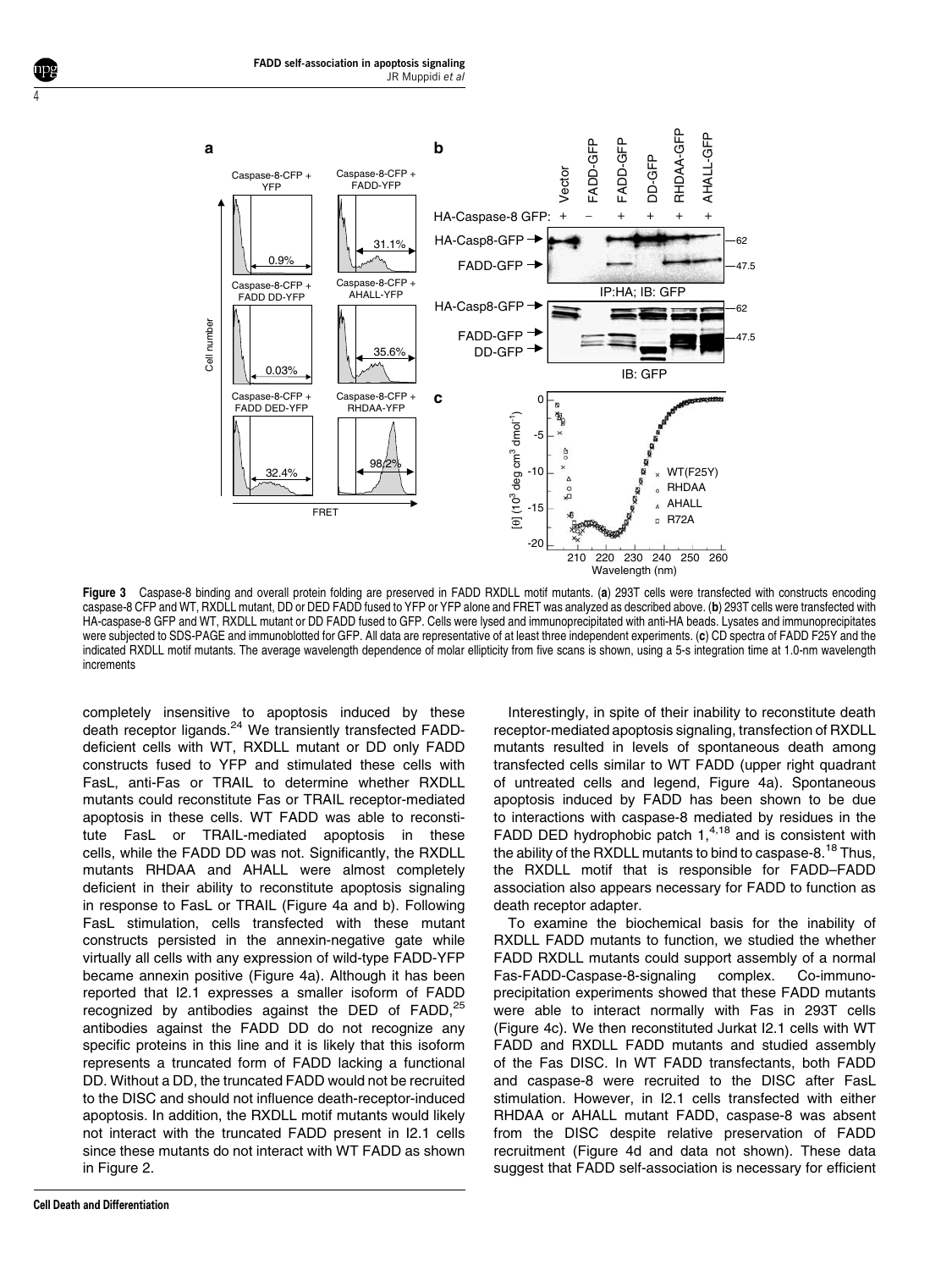FADD self-association in apoptosis signaling JR Muppidi et al



Figure 4 RXDLL mutant FADD cannot reconstitute Fas-mediated apoptosis in FADD-deficient cells. (a and b) The FADD-deficient Jurkat cell line, I2.1, was transfected with WT, RXDLL mutant or DD FADD fused to YFP. At 16 h after transfection, cells were treated with anti-Fas or FasL or TRAIL for 5 h. Cell death was analyzed by FACS with Annexin-APC and PI. Cells were gated on PI-negative cells to exclude death due to transfection and GFP-positive cells were analyzed for death by Annexin-APC. Error bars indicate S.E.M. of pooled data from 2-3 independent experiments. Prior to stimulation viability (avg. $\pm$  S.E.M.) of transfected cells was  $87.2 \pm 1.1\%$  for YFP, 64.3 $\pm$ 3.1% for FADD FL YFP, 80.3 $\pm$  1.0% for FADD DD YFP, 57.6 $\pm$ 3.7% for RHDAA YFP and 60.9 $\pm$ 3.7% for AHALL YFP. (c) 293T cells were transfected with HA-Fas-YFP and WT or RXDLL mutant FADD. Cells were lysed and immunoprecipitated with anti-HA beads. Lysates and immunoprecipitates were run on a gel and immunoblotted for Fas and FADD. (d) I2.1 cells were transfected with WT or RXDLL mutant FADD. At 16 h after transfection, cells were stimulated with anti-Fas for 15 min. DISC formation was analyzed by measuring recruitment of transfected FADD and endogenous caspase-8 to endogenous Fas. All data are representative of at least three independent experiments

recruitment and activation of caspase-8 to the DISC during Fas signaling.

To examine whether mutations in the RXDLL motif could transform FADD into a dominant-negative inhibitor, we transfected WT FADD and the RXDLL mutants into a number of different Fas-sensitive cell lines expressing endogenous FADD. Fas-expressing cells have been divided into two categories. In type I cell lines, the DISC is easily detectable and Fas-induced cell death cannot be blocked by overexpression of antiapoptotic Bcl-2 family molecules. In type II cell lines, the DISC is less easily detected biochemically and Fas-induced cell death can be blocked by the overexpression of antiapoptotic Bcl-2 molecules.<sup>26</sup> In type I cell lines, Fas is preferentially localized to lipid raft microdomains, and surface receptor clustering is more rapid and prominent than in type II cell lines.15,27 We transfected Jurkat, a type II cell line, and SKW6.4, a type I cell line, with WT, RXDLL mutant or the DD of FADD fused to YFP and assessed the ability of transfected cells to undergo apoptosis in response to Fas stimulation. FADD DD-YFP inhibited Fas-induced apoptosis in Jurkat (type II) and more prominently in SKW6.4 (type I) cells. FADD constructs with mutations in the RXDLL motif inhibited Fasinduced apoptosis in SKW6.4 but not in Jurkat cells (Figure 5a and b). Since assembly and activation of the DISC has been

associated with formation of visible receptor oligomers termed SPOTS<sup>15</sup> we examined the subcellular localization of Fas in SKW 6.4 cells transfected with RXDLL mutant FADD and found that these mutants interfered with the ability of Fas to form SPOTS and receptor caps after receptor crosslinking (Figure 5c). These data show that non-self-associating FADD mutants can dominantly interfere with Fas-induced cell death in type I cells, likely by interfering with SPOTS formation mediated by endogenous FADD.

To define the limits of the RXDLL motif we created individual alanine mutants of R72, H73 and D74 in the RXDLL motif as well as the adjacent R71 and R77 residues. Like the more complex RHDAA and AHALL mutants, the R72A and D74A mutants showed diminished binding to wild-type FADD and did not fully reconstitute Fas-mediated apoptosis (Figure 6a and b). It should also be noted that R72A, which had greater defect in its association with WT FADD than D74A, similarly had a greater defect in reconstitution of Fas-mediated apoptosis. In contrast, R71A, H73A, and R77A mutants functioned equivalently to wild-type FADD in these assays (Figure 6a and b). Although a surface-exposed residue, H73 is not conserved in the RXDLL motif and is apparently not required for FADD function. Additionally, the R72A FADD mutant but not R71A dominantly interfered with Fas-induced

5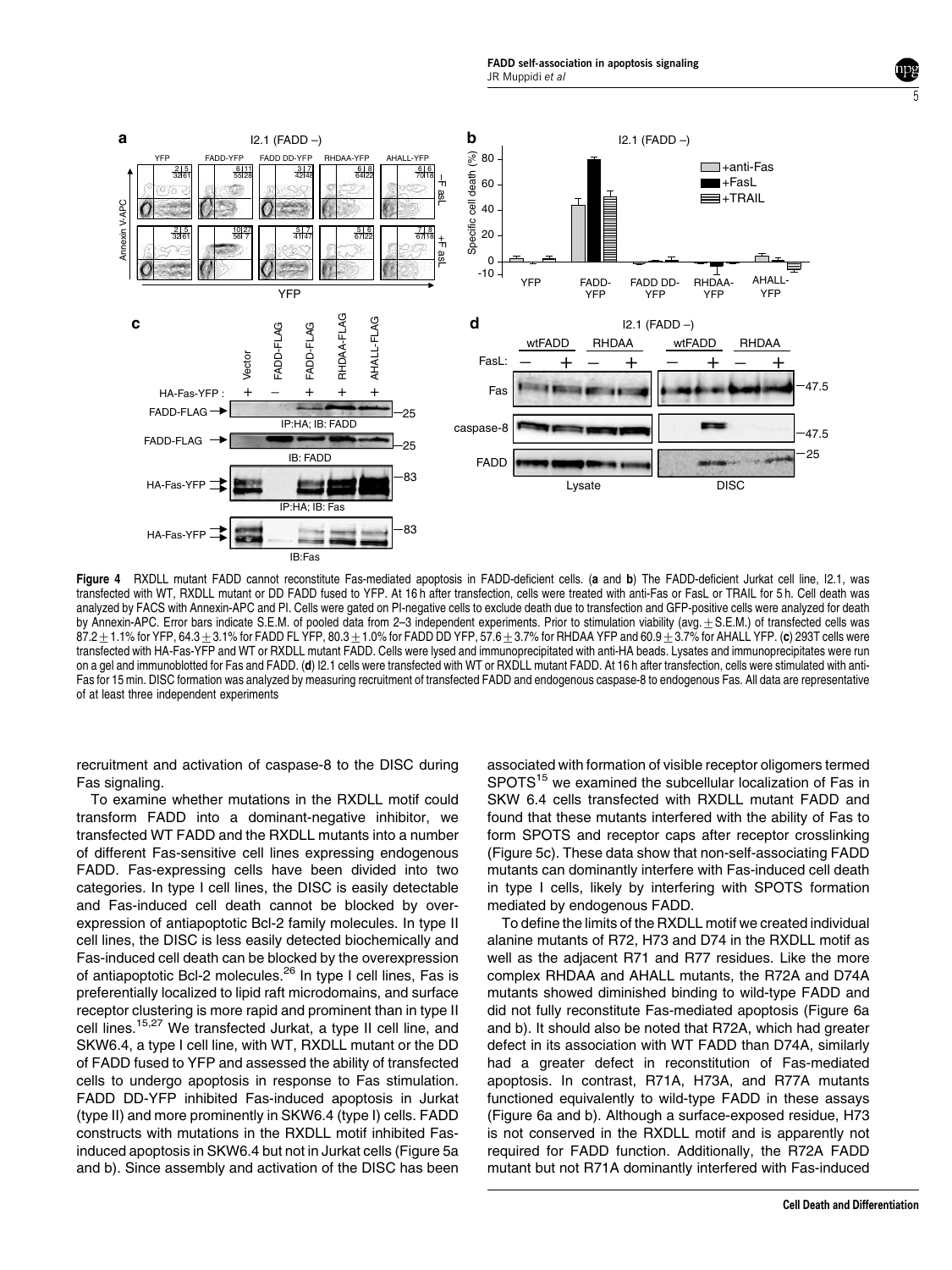

Figure 5 RXDLL mutant FADD dominantly interferes with Fas signaling and receptor clustering in type I cells. (a and b) SKW 6.4 (a) or Jurkat (b) cells were transfected with WT, RXDLL mutant or DD FADD fused to YFP. At 16 h after transfection, cells were treated with anti-Fas for 5 h. Cell death was analyzed as above. Error bars indicate S.E.M. of pooled data from three independent experiments. In Jurkat cells, prior to stimulation viability (avg. $\pm$  S.D.) of transfected cells was  $90.2 \pm 1.8$ % for YFP, 62.7 $\pm$ 7.8% for FADD FL YFP, 75.0 $\pm$ 5.8% for FADD DD YFP, 56.3 $\pm$ 10.8% for RHDAA YFP and  $55.1\pm10.6\%$  for AHALL YFP. In SKW 6.4 cells, prior to stimulation viability (avg. + S.D.) of transfected cells was  $80.0+1.6\%$  for YFP, 59.1+3.4% for FADD FL YFP,  $74.5\pm3.1\%$  for FADD DD YFP,  $72.4\pm3.7\%$  for RHDAA YFP and 65.1 $\pm$ 1.9% for AHALL YFP. (c) SKW 6.4 cells were transfected with the indicated FADD-CFP constructs, stimulated with anti-Fas for 1 h, fixed and analyzed for Fas localization by immmunofluorescence as described in the Materials and Methods. Cells were visually scored for SPOTS and receptor caps and the average  $\pm$  S.E.M percent cells with SPOTS or receptor caps are shown. All data are representative of at least three independent experiments

apoptosis when transfected into SKW 6.4 cells (Figure 6c). These data are in contrast to a report in which FADD R71A was found to be deficient in function and binding to the Fas DD.<sup>28</sup> These results define R72, D74, L75 and L76 as key

6



**Figure 6** Deficiencies in FADD self-association and Fas signaling are specific for the RXDLL motif. (a) 293T cells were transfected with constructs encoding CFP alone or FADD-CFP and WT, R71A, R72A, H73A, D74A, RHDAA or R77A FADD fused to YFP and FRET was analyzed as described above. (b) FADDdeficient I2.1 cells were transfected with WT, R71A, R72A H73A, D74A or R77A FADD fused to YFP or YFP alone. At 16 h after transfection, cells were treated with FasL for 5 h. Cell death was analyzed as in Figure 4b and are averages of triplicate data from 1 to 3 experiments  $\pm$  S.E.M. Prior to stimulation viability (avg.  $\pm$  S.D.) of transfected cells was 86.4 $\pm$ 1.1% for YFP, 50.9 $\pm$ 3.8% for FADD FL YFP,  $54.6 \pm 4.8\%$  for R71A YFP,  $48.7 \pm 6.2\%$  for R72A YFP, 39.5 $\pm$ 1.0% for H73A YFP, 42.7 $\pm$ 0.7% for D74A YFP and 40.4 $\pm$ 1.4% for R77A YFP. (c) SKW 6.4 cells were transfected with WT, R71A, R72A or DD FADD fused to YFP or YFP alone. At 16 h after transfection, cells were treated with anti-Fas for 5 h. Cell death was analyzed as above. Error bars indicate S.E.M. of pooled data from 2 to 3 independent experiments. Prior to stimulation viability (avg.  $\pm$  S.D.) of transfected cells was 88.6  $\pm$  1.1% for YFP, 72.6  $\pm$  2.3% for FADD FL YFP,  $84.5\pm1.5\%$  for FADD DD YFP,  $63.4\pm1.4\%$  for R71A YFP and  $68.2 \pm 0.6$ % for R72A YFP. All data are representative of at least two independent experiments

functional residues of the FADD—FADD-binding motif and indicate that nonconserved residues inside and outside the motif are not required.

Densitometric analysis of FADD expression in transiently transfected Jurkat cells showed that transfected FADD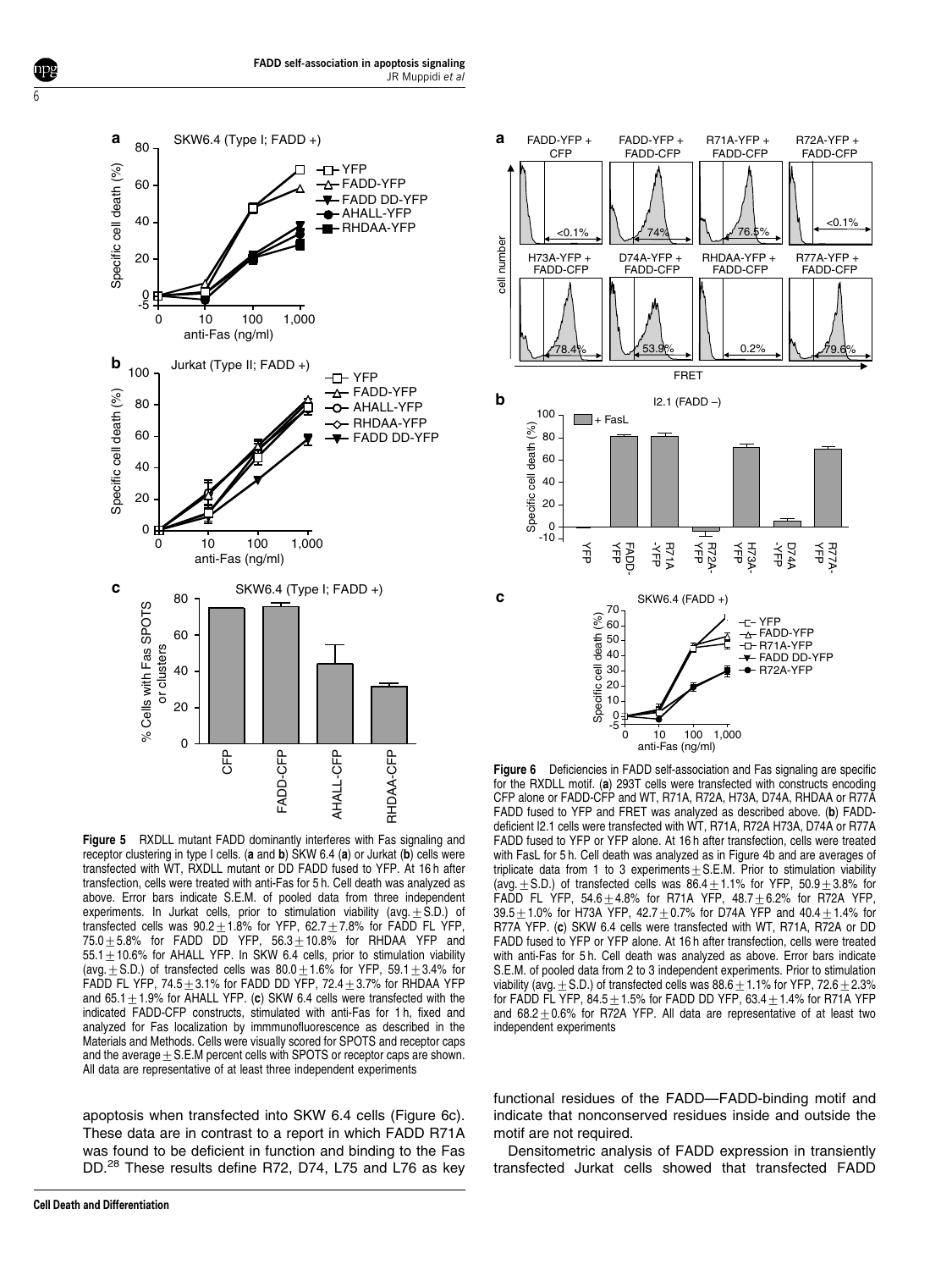

Figure 7 Stable expression of RXDLL mutant FADD in I2.1 cells fails to reconstitute Fas-mediated apoptosis. FADD-deficient I2.1 cells were stably transfected with WT or D74A FADD fused to YFP or YFP alone, as described in the Materials and Methods. (a) Immunoblots of the indicated transfectants were probed with anti-FADD and actin (b) The indicated FADD stable transfectants were treated overnight with FasL and cell viability was measured by Annexin and PI. Specific cell death was analyzed as above. Initial viability of the cells was  $88 + 1\%$  (YFP); 91 + 1%(WT FADD); and 87 + 2% (FADD D74A). Data are the average of two independent experiments performed in triplicate

was expressed between three and four-fold higher than endogenous FADD (data not shown). To determine whether the RXDLL motif is important for FADD expressed at more physiological levels we generated stable cell lines of FADDdeficient I 2.1 Jurkat cells expressing YFP alone, FADD-YFP or D74A FADD-YFP. The amount of FADD expressed by these cells was found to be less than or similar to that of endogenous FADD expressed by Jurkat cells (Figure 7a). At these levels, WT FADD still reconstituted sensitivity to FasLinduced apoptosis while a line expressing slightly higher levels of D74A FADD mutant did not (Figure 7c). These data indicate that critical residues in the RXDLL motif are required for FADD function as an apoptosis adapter at physiological levels of FADD.

## **Discussion**

Our results show that self-association mediated by the RXDLL motif within the DED of FADD is critical for death receptor

signaling. We have found that the RXDLL motif is required for FADD self-association, but not association with Fas or caspase-8. An intact RXDLL motif is required to reconstitute death receptor-mediated apoptosis and the DISC in FADDdeficient cells. Finally, mutation of the RXDLL motif can convert FADD into a dominant-negative inhibitor of Fasinduced apoptosis.

7

FADD mutations in the RXDLL motif appear to specifically inhibit FADD–FADD homotypic interactions rather than 'upstream' interactions with Fas or 'downstream' interactions with caspase-8. Because binding to Fas and Casapase-8 and the CD spectra of the purified DED are preserved, it is unlikely that these mutations impair global folding of the protein. Rather, a specific protein–protein interaction surface is likely disrupted. Our results implicate R72 and D74 as key surface residues that mediate FADD self-association, with L75 and L76 forming the hydrophobic 'floor' of the motif. In accord with its nonconserved status, mutation of the H73 residue did not affect FADD function. Interestingly, analysis of the NMR structure of FADD shows that R72 and D74 contribute to alternating surface acidic and basic patches (Figure 1). It is likely that the RXDLL motif binds to its counterpart on another DED, because if another molecular surface was required, then RXDLL motif mutants should be able to interact with the RXDLL motif in WT FADD through that surface. However, this was not the case, as shown in Figure 2, RXDLL mutants were as severely impaired in binding WT FADD as themselves.

FADD self-association appears to function by promoting the formation of receptor oligomers on the cell surface after receptor ligation. We previously reported that these structures, referred to as SPOTS, are critical for full caspase activation in the DISC.<sup>15</sup> We propose that the RXDLL motif allows FADD to self-associate following its recruitment to the DISC. RXDLL-mediated FADD self-association may then drive the recruitment of caspase-8 to the DISC by increasing the avidity of the complex for caspase-8. The RXDLL motif is necessary but likely not sufficient for self-association since the motif is conserved in DED of the antiapoptotic MC159 vFLIP protein, which does not self-associate or form death-effector filaments, and acts as a dominant-negative inhibitor of FasLand TRAIL-induced apoptosis.<sup>15,20</sup>

RXDLL mutant FADD and FADD DD are more potent dominant-negative inhibitors of Fas signaling in type I cell lines such as SKW 6.4 than in type II cell lines such as Jurkat. These differences may arise because receptor oligomerization is more important for proximal signaling in type I cell lines. We have previously found that in type I but not type II cell lines, a proportion of Fas localizes to detergent-resistant lipid rafts. Lipid raft localization reduces the requirement for crosslinking of agonistic anti-Fas antibodies that induced apoptosis.<sup>2</sup> Disruption of lipid rafts in type I cells with cyclodextrins inhibits ligand-induced SPOTS formation and receptor capping (JRM and RMS, unpublished observations). Thus in type II cells, the increased Fas crosslinking required to produce an apoptotic response may overcome the dominant-negative effect of mutations that inhibit FADD self-association.

The transformation of FADD from an obligate adapter protein to dominant-negative inhibitor reveals an important principle in death receptor signaling: that in addition to binding up and downstream signaling molecules, adapter proteins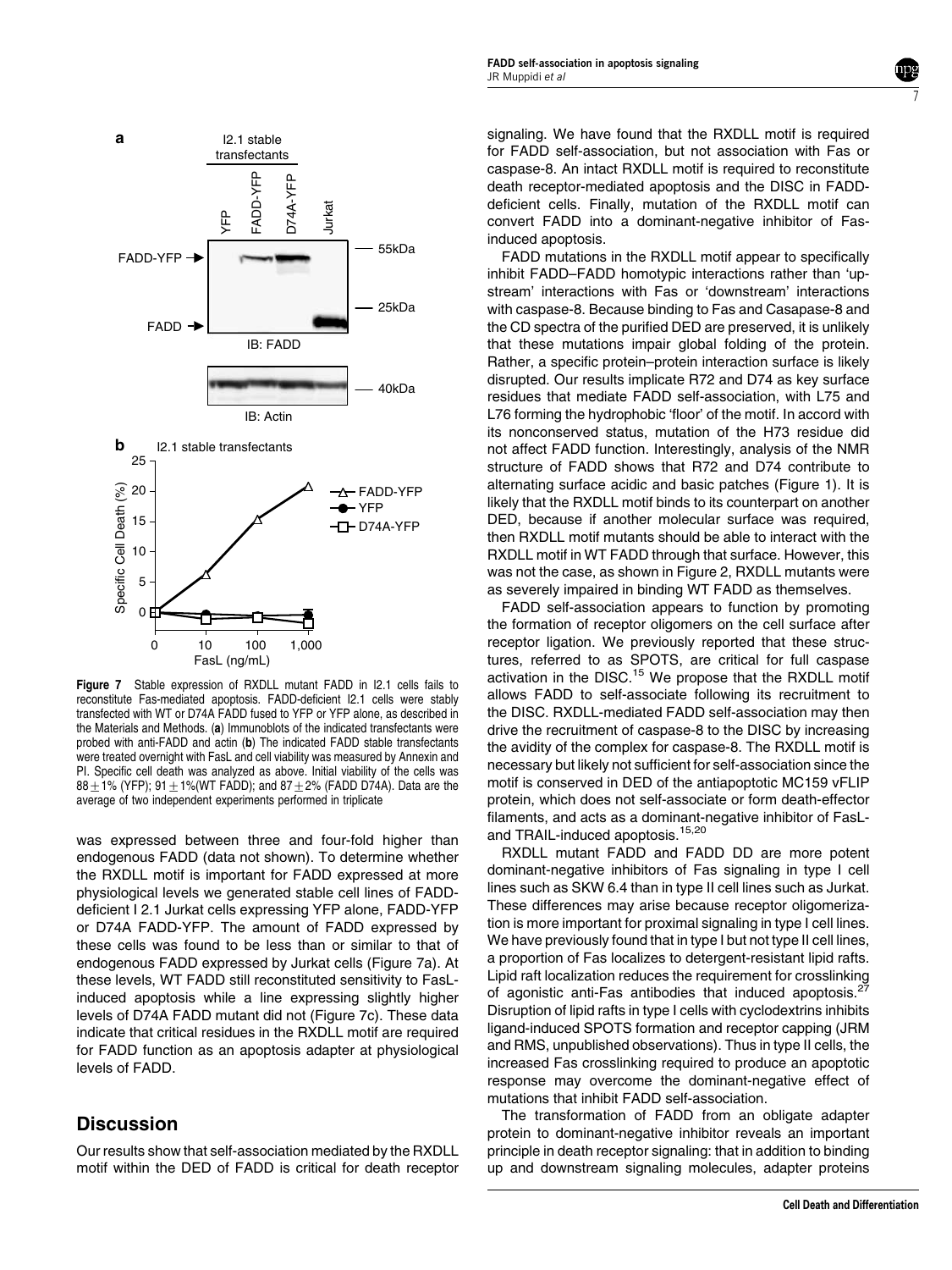may need to self-associate to allow correct assembly and activation of caspase-8 in the DISC. Whereas, both RXDLL mutants that lack the ability to self-associate and FADD mutants lacking the ability to bind caspase-8, such as F25G, fail to reconstitute Fas-induced apoptosis, only RXDLL mutant FADD can dominantly interfere with Fas-induced apoptosis (JRM and RMS, unpublished observations). These data suggest that blocking the ability of FADD to self-associate and form an 'array' of signaling complexes may be an efficient mechanism for blocking death-receptor-induced apoptosis. Indeed, based on structural studies it has recently been proposed that the antiapoptotic activity of the DED-containing viral FLIP molecule MC159 is dependent on its ability to inhibit FADD self-association.<sup>29</sup>

Receptors in the TNF receptor superfamily and the toll-like receptor/IL-1 receptor superfamily signal through the recruitment of modular adapter proteins that associate with intracellular effector molecules to trigger downstream events. Rather than being a linear sequence of 'vertical' recruitment events, our results indicate that self-association of adapter proteins can mediate 'horizontal' interactions that amplify the initial ligand–receptor interaction signal and trigger more efficient recruitment of cytoplasmic effectors. Signal amplification through horizontal adapter protein interactions may produce increased sensitivity to changes in ligand concentration that can fine tune cellular responses. $30$  This may be particularly important for receptors that mediate irreversible outcomes such as programmed cell death. The membranebound signaling complexes promoted by FADD oligomerization appear to be critical for recruitment and processing of caspase-8. These complexes may be similar to cytoplasmic high-molecular weight complexes that have been found to be critical for activation of other caspases such as the apoptosome for caspase-9, the PIDDosome for caspase-2 and the inflammasome for caspase-1.<sup>31-33</sup> RXDLL-mediated FADD self-association may also be an attractive target for therapeutic intervention in apoptosis signaling pathways that depend on FADD and other DED-containing proteins.

# Materials and Methods

#### Cells

8

FADD-deficient Jurkat I2.1, Jurkat A3, SKW 6.4, Cos7 and 293T cells were obtained from ATCC. Jurkat and SKW 6.4 cells were cultured in RPMI supplemented with fetal calf serum (10%), penicillin (5  $\mu$ g/ml) and streptomycin (5  $\mu$ g/ml). Cos7 and 293T cells were cultured in DMEM supplemented with fetal calf serum (10%), penicillin (5  $\mu$ g/ml) and streptomycin (5  $\mu$ g/ml). All cells were grown in 5% CO<sub>2</sub> at 37°C.

#### Antibodies and reagents

The Fas C20 antibody was obtained from Santa Cruz Antibodies (Santa Cruz, CA, USA). The FADD antibody was obtained from BD Transduction labs and the caspase-8 C15 antibody was obtained from Dr. M Peter (University of Chicago, Chicago, IL, USA). Anti-GFP was obtained from Roche. Anti-HA antibody and anti-HA affinity matrix was obtained from Covance.

#### Plasmids and mutagenesis

FADD was cloned into pEGFP-N1, pECFP-N1 and pEYFP-N1 using Pfu Turbo (Stratagene) polymerase chain reaction using primers flanking either end of FADD. FADD was mutagenized by Quick Change sitedirected mutagenesis (Stratagene) using primers specific for the desired mutations. Mutations were confirmed by sequencing.

## FRET analysis

In all,  $1 \times 10^6$  293T cells per well were seeded in six-well dishes and transfected with expression vectors encoding a CFP fusion protein (500 ng) and a YFP fusion protein (500 ng) using Fugene 6 transfection reagent (Roche). Cells were harvested 24 h after transfection, and analyzed on a CyAn flow cytometer (Cytomation). Excitation lasers and filters for detection channels were: a 405 nm UV diode laser and a 450/ 50 nm bandpass filter for CFP; an 488 nm diode laser and a 546/10 nm bandpass filter for YFP; and the 405 nm UV diode laser and a 546/10 nm bandpass filter for FRET. All three signals were detected from the same individual cells by sequentially illuminating them with the 488 and 405 nm lasers.

## CD spectroscopy

The F25Y soluble variant of the FADD AA 1–84 was cloned into the Pet28A vector (Novagen) and site-directed mutagenesis was performed with the quickchange method and confirmed by sequencing in all cases. Proteins were expressed in Escherichia coli strain BL21-CodonPlus(DE3)- RIPL (Stratagene), and purified through Ni-affinity chromatography. Purified samples were desalted using HiPrep 26/10 Desalting column (Amersham Biosciences), and adjusted to a concentration of 0.69 mg/ml. CD spectra were acquired at  $4^{\circ}$ C on an Aviv 62DS (Aviv Associates) CD spectropolarimeter with a 1 mm path-length cuvette. The wavelength dependence of molar ellipticity was monitored as the average of five scans, using a 5-s integration time at 1.0-nm wavelength increments.

## Apoptosis induction assays

I2.1 (FADD deficient), A3 Jurkat or SKW 6.4 cell lines were transiently transfected by electroporation at 260 V, 725  $\Omega$  and 1025  $\mu$ F as previously described $^2$  using a BTX ECM 610 electroporator with constructs as indicated. At 16 h after transfection, cells were incubated with TRAIL (50 ng/ml; Alexis) or FasL (100 ng/ml; Alexis) plus anti-FLAG or antihuman Fas APO1-3 (1  $\mu$ g/ml; Kamiya Biomedical, Seattle, WA, USA) plus anti-IgG3 for 4–6 h. Cells were stained with Annexin V-APC (BD Pharmingen) and propidium iodide (PI) according to manufacturer's instructions. Data were collected on a FACS Calibur flow cytometer (Becton Dickinson) and analyzed using FlowJo (Treestar Inc.). Cells were gated on PI-negative cells to exclude death due to electroporation, within the PI-negative gate viability of GFP-positive cells was assessed on the basis of Annexin V. Specific cell death of transfected cells was determined using the formula (1–(% viable treated/% viable untreated))  $\times$  100. The S.E. in the mean is shown for cell death assays run in triplicate.

#### Generation of stably transfected cell lines

Constructs encoding YFP alone or wild-type or mutant FADD fused to YFP were linearized with Asel and transfected into the FADD-deficient Jurkat cell line, I 2.1, by electroporation as described above. Cells were then cultured in media containing G418 (1 mg/ml; Stratagene, CA, USA) for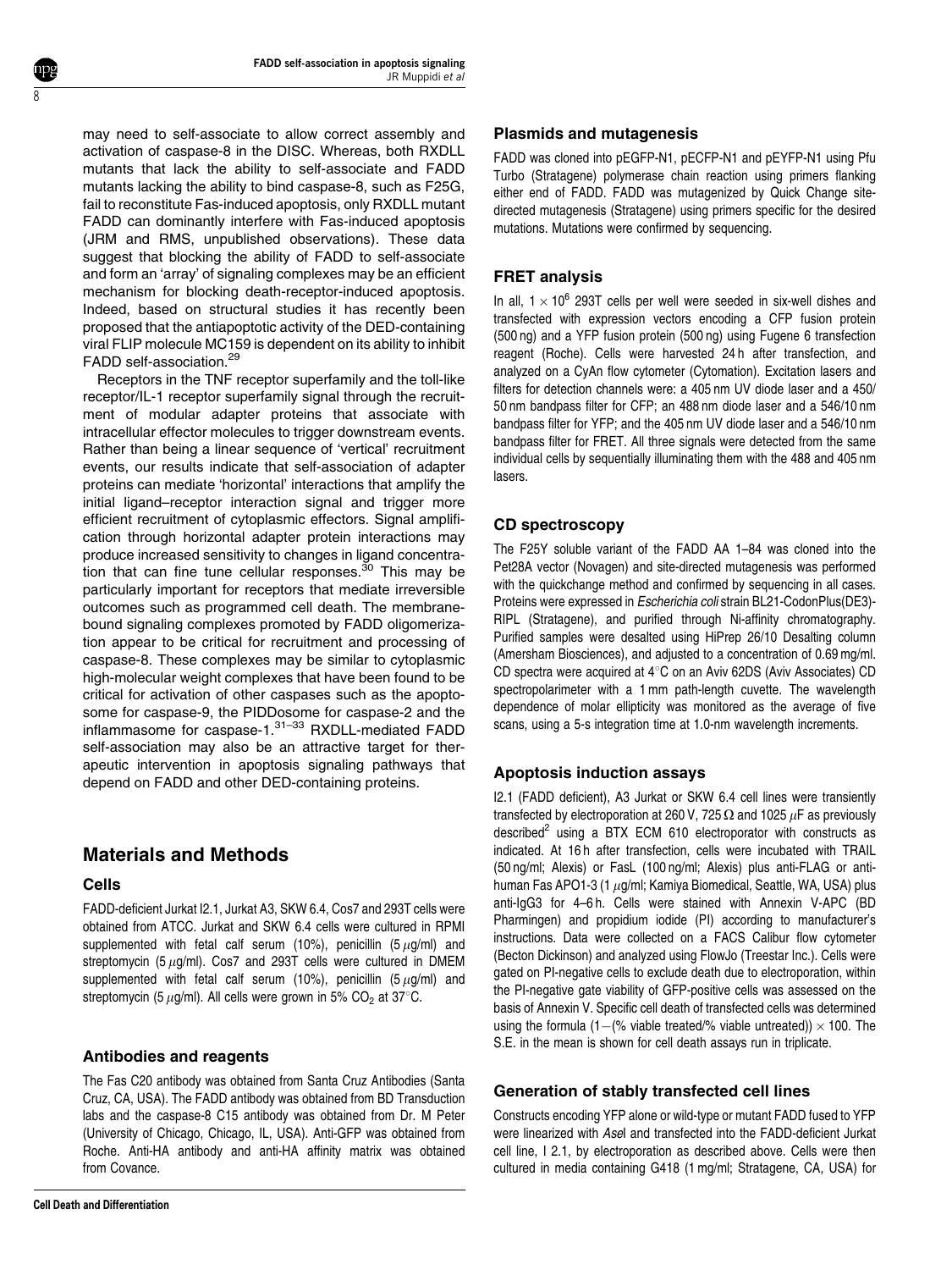2 weeks. Cells were then sorted based on YFP expression using a MoFlo cell sorter (Dako Cytomation, CA, USA) and sorted YFP-positive cells were cultured in media containing G418 (1 mg/ml) for another 2 weeks to generate the stable cell lines.

#### Immunoprecipitation and western analysis

In all,  $1 \times 10^6$  293T cells were seeded in six-well plates and transfected with Fugene 6 with the indicated constructs. At 24 h after transfection, cells were harvested and lysed on ice in 1 ml lysis buffer (1% NP-40 (Sigma), 10% glycerol, Complete Protease Inhibitor (Roche), 5 mM iodoacetic acid, 10  $\mu$ M zVAD (Envyme Systems Products), 150 mM NaCl, 15 mM EDTA, 10 mM Tris-HCl). Alternatively, I2.1 cells were transfected by electroporation with the indicated constructs. A total of 15 transfections for each condition were pooled. At 16 h after transfection, cells were stimulated for 15 min with recombinant CD8-FasL (2.5  $\mu$ g/ml; Ancell) and lysed on ice in 1 ml lysis buffer.

Lysates were immunoprecipitated with the indicated antibodies and Protein A agarose beads (Roche) or anti-HA affinity matrix beads (Covance) overnight at  $4^{\circ}$ C. Immunoprecipitates were washed six times in lysis buffer. Lysates and immunoprecipitates were mixed with lithium dodecyl sulfate-containing loading buffer (Invitrogen) and DTT (Sigma) and incubated at  $80^{\circ}$ C for 20 min. Lysates and immunoprecipitates were run on 4–12% Bis-Tris gel (Bio-Rad) and transferred to nitrocellulose and immunoblotted as indicated.

## Confocal microscopy

Cos7 cells were grown on coverslip chambers (Lab-Tek) and transfected as indicated using Fugene 6 transfection reagent. At 16h after transfection, cells were imaged live using an Olympus confocal microscope. Images were analyzed using Olympus and Imaris software.

## Quantitation of SPOTS formation

SKW 6.4 cells were transfected by electroporation with CFP alone or WT or mutant FADD-CFP. At 16 h after transfection, dead cells were removed using Ficoll density gradient medium (Amersham). Cells were stimulated with 1  $\mu$ g/ml APO1-3 plus anti-IgG3 or FasL plus anti-FLAG for 45 min and adhered to poly-L lysine-coated coverslips for 15–30 min. Cells were fixed on dry ice with ice-cold 100% methanol for 7 min, followed by washing and staining of unstimulated cells with APO1-3 and staining of all cells with anti-mouse IgG-Alexa-488 (Molecular Probes) in PBS/0.01% Tween-20/ 0.1% BSA (IFA buffer). Quantitation of surface receptor clustering in CFPpositive transfected cells was performed as previously described<sup>15</sup> by a blinded observer and at least 50 cells were counted for every condition in an experiment. Cells with Fas SPOTS involving  $>$  25% of the plasma membrane or in membrane caps were counted as positive.

# Acknowledgements

We thank B Ahvazi for protein modeling; NIAMS and NIAID core flow cytometry facilities for technical assistance; M Lenardo, J Cohen, L Zheng and D Kastner for critically reviewing the manuscript. JRM was a Howard Hughes Medical Institute-National Institutes of Health Research Scholar and is supported by Grant number 5-T32-ES007079 from the National Institute of Environmental Health Sciences (NIEHS), NIH.

# **References**

1. Chinnaiyan AM, O'Rourke K, Tewari M and Dixit VM (1995) FADD, a novel death domain-containing protein, interacts with the death domain of Fas and initiates apoptosis. Cell 81: 505–512

9

- 2. Martin DA, Zheng L, Siegel RM, Huang B, Fisher GH, Wang J, Jackson CE, Puck JM, Dale J, Straus SE, Peter ME, Krammer PH, Fesik S and Lenardo MJ (1999) Defective CD95/APO-1/Fas signal complex formation in the human autoimmune lymphoproliferative syndrome, type Ia. Proc. Natl. Acad. Sci. USA 96: 4552–4557
- 3. Huang B, Eberstadt M, Olejniczak ET, Meadows RP and Fesik SW (1996) NMR structure and mutagenesis of the Fas (APO-1/CD95) death domain. Nature 384: 638–641
- 4. Eberstadt M, Huang B, Chen Z, Meadows RP, Ng SC, Zheng L, Lenardo MJ and Fesik SW (1998) NMR structure and mutagenesis of the FADD (Mort1) death-effector domain. Nature 392: 941–945
- 5. Muzio M, Chinnaiyan AM, Kischkel FC, O'Rourke K, Shevchenko A, Ni J, Scaffidi C, Bretz JD, Zhang M, Gentz R, Mann M, Krammer PH, Peter ME and Dixit VM (1996) FLICE, a novel FADD-homologous ICE/CED-3-like protease, is recruited to the CD95 (Fas/APO-1) death–inducing signaling complex. Cell 85: 817–827
- 6. Kischkel FC, Hellbardt S, Behrmann I, Germer M, Pawlita M, Krammer PH and Peter ME (1995) Cytotoxicity-dependent APO-1 (Fas/CD95)-associated proteins form a death-inducing signaling complex (DISC) with the receptor. EMBO J. 14: 5579–5588
- 7. Peter ME and Krammer PH (2003) The CD95(APO-1/Fas) DISC and beyond. Cell Death Differ. 10: 26–35
- 8. Martin DA, Siegel RM, Zheng L and Lenardo MJ (1998) Membrane oligomerization and cleavage activates the caspase-8 (FLICE/MACHalpha1) death signal. J. Biol. Chem. 273: 4345–4349
- 9. Yang X, Chang HY and Baltimore D (1998) Autoproteolytic activation of procaspases by oligomerization. Mol. Cell 1: 319–325
- 10. Muzio M, Stockwell BR, Stennicke HR, Salvesen GS and Dixit VM (1998) An induced proximity model for caspase-8 activation. J. Biol. Chem. 273: 2926–2930
- 11. Donepudi M, Sweeney AM, Briand C and Grutter MG (2003) Insights into the regulatory mechanism for caspase-8 activation. Mol. Cell 11: 543–549
- 12. Boatright KM, Renatus M, Scott FL, Sperandio S, Shin H, Pedersen IM, Ricci JE, Edris WA, Sutherlin DP, Green DR and Salvesen GS (2003) A unified model for apical caspase activation. Mol. Cell 11: 529–541
- 13. Siegel RM, Frederiksen JK, Zacharias DA, Chan FK, Johnson M, Lynch D, Tsien RY and Lenardo MJ (2000) Fas preassociation required for apoptosis signaling and dominant inhibition by pathogenic mutations. Science 288: 2354–2357
- 14. Chan FK, Chun HJ, Zheng L, Siegel RM, Bui KL and Lenardo MJ (2000) A domain in TNF receptors that mediates ligand-independent receptor assembly and signaling. Science 288: 2351–2354
- 15. Siegel RM, Muppidi JR, Sarker M, Lobito A, Jen M, Martin D, Straus SE and Lenardo MJ (2004) SPOTS: signaling protein oligomeric transduction structures are early mediators of death receptor-induced apoptosis at the plasma membrane. J. Cell Biol. 167: 735–744
- 16. Cremesti A, Paris F, Grassme H, Holler N, Tschopp J, Fuks Z, Gulbins E and Kolesnick R (2001) Ceramide enables fas to cap and kill. J. Biol. Chem. 276: 23954–23961
- 17. Algeciras-Schimnich A, Shen L, Barnhart BC, Murmann AE, Burkhardt JK and Peter ME (2002) Molecular ordering of the initial signaling events of CD95. Mol. Cell. Biol. 22: 207–220
- 18. Siegel RM, Martin DA, Zheng L, Ng SY, Bertin J, Cohen J and Lenardo MJ (1998) Death-effector filaments: novel cytoplasmic structures that recruit caspases and trigger apoptosis. J. Cell Biol. 141: 1243–1253
- 19. Kaufmann M, Bozic D, Briand C, Bodmer JL, Zerbe O, Kohl A, Tschopp J and Grutter MG (2002) Identification of a basic surface area of the FADD death effector domain critical for apoptotic signaling. FEBS Lett. 527: 250–254
- 20. Garvey TL, Bertin J, Siegel RM, Wang GH, Lenardo MJ and Cohen JI (2002) Binding of FADD and caspase-8 to molluscum contagiosum virus MC159 v-FLIP is not sufficient for its antiapoptotic function. J. Virol. 76: 697–706
- 21. Chan FK, Siegel RM, Zacharias D, Swofford R, Holmes KL, Tsien RY and Lenardo MJ (2001) Fluorescence resonance energy transfer analysis of cell